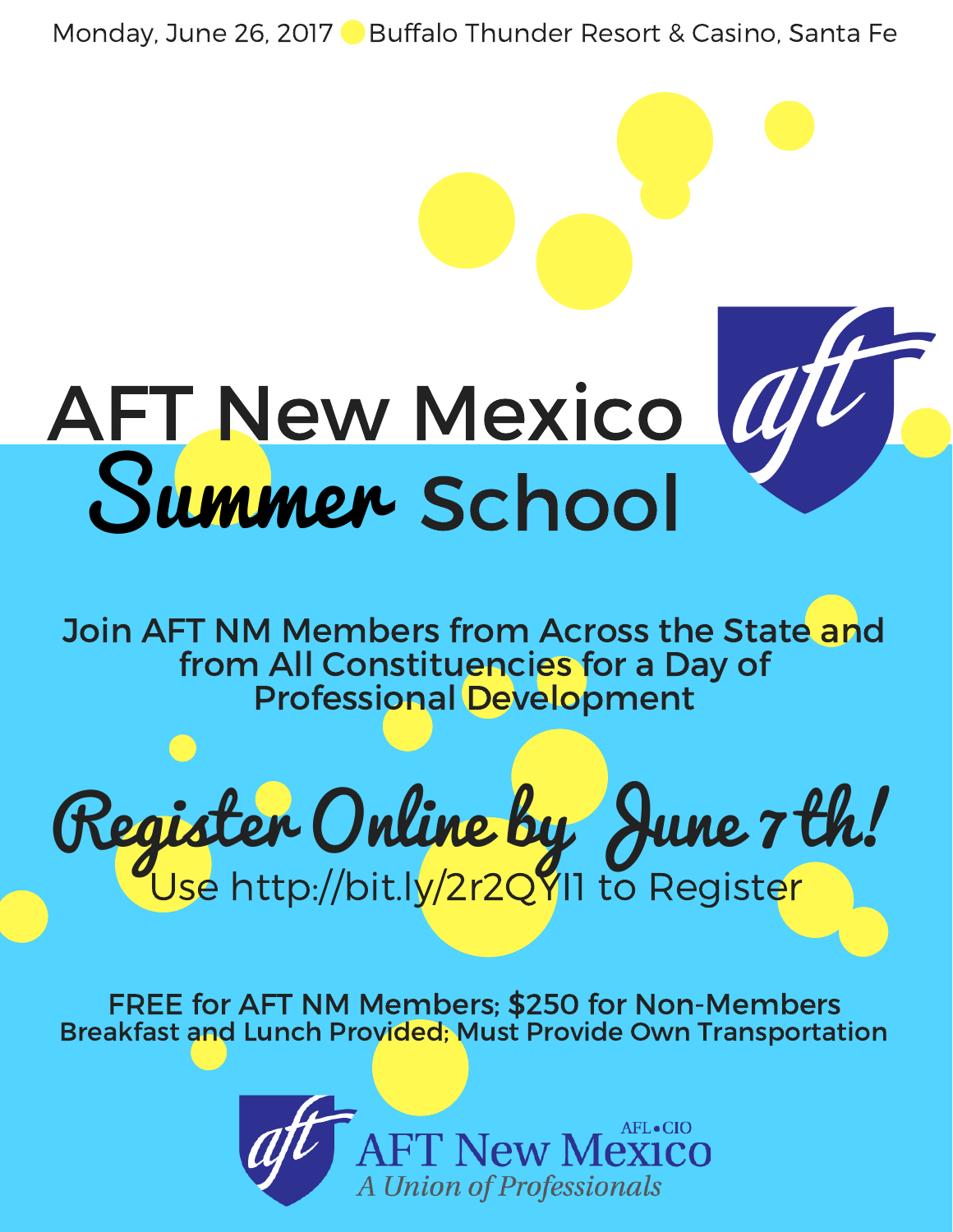

**Course 1: Challenges to Women's Rights and Reproductive Health**

*Facilitated by: Connie Cordovilla, AFT Department of Human & Civil Rights + Julianna Koob, Planned Parenthood NM*

The rights of women are under a coordinated attack at a federal level. Participants in this workshop will be briefed about issues facing women -- including reproductive health decisions -- and how women can use their voices to curb the erosion of basic rights.

#### **Course 2: Promoting Racial Equity for Our Students**

*Facilitated by: Cesar Moreno, AFT Department of Human & Civil Rights*

Participants will be introduced to methods that educators can use to promote racial equity in their schools and campuses, and also gain a better grasp on challenges facing the educational system when it comes to promoting equity for all students.

**Course 3: Managing Behaviors in the School Community** *Facilitated by: ATF Local #1420*

This workshop is designed to aid educators in understanding behaviors that disrupt classrooms and to share strategies that promote learning. Defining behavior, effective classroom management, using instruction to manage behavior, social competence, and behavior enhancement/reduction techniques will be explored and discussed.

**Course 4: Trends in Higher Education** *Facilitated by: Katherine Liapis, AFT Organization and Field Services*

This session looks at the core values of our work in higher education. How do we identify and address issues on academic freedom, academic integrity and free speech on our campuses, while reinforcing our union values?

**Course 5: Addressing Poverty & Trauma** *Facilitated by: ATF Local #1420*

Brain changes are behavior changes. Abuse, neglect, trauma, and poverty affect brain growth and change behavior. Apply relationship-building and specific classroom strategies to address these issues and restore positive learning in your classroom.

**Course 6: First Aid/CPR & Use of an AED** *Facilitated by: Mike Lohman, AFT Union Leadership Institute & Felipa Coon, AEAA Local #4129 \*\*\*This is an all-day class\*\*\**

This training is intended for individuals who require or desire basic emergency care knowledge and skills, and is designed to arm laypersons with the minimum skills necessary to provide emergency care for suddenly ill or injured adults and children during the usually brief interval between the incident and arrival of emergency medical care professionals.

*Participants will be required to pass skill tests and will be issued a 2 year card upon successful completion.*

**Course 7: Serving Our LGBTIQ+ Students** *Facilitated by: Connie Cordovilla, AFT Department of Human & Civil Rights*

This workshop will focus on better serving and recognizing the needs of students who identify as LGBTIQ+ in our classrooms and campuses. Participants will walk away with a deeper understanding of related issues and tips on creating safe spaces for our students.

**Course 8: Rights of Immigrant Students** *Facilitated by: Cesar Moreno, AFT Department of Human & Civil Rights*

In uncertain times, we must work to ensure all students have equal access to public education in our state and country. This workshop will cover the legal responsibilities educators have, as well as the rights that undocumented students have while they are in our schools and classrooms.

Teaching Powerful Skills to Build Strong Unions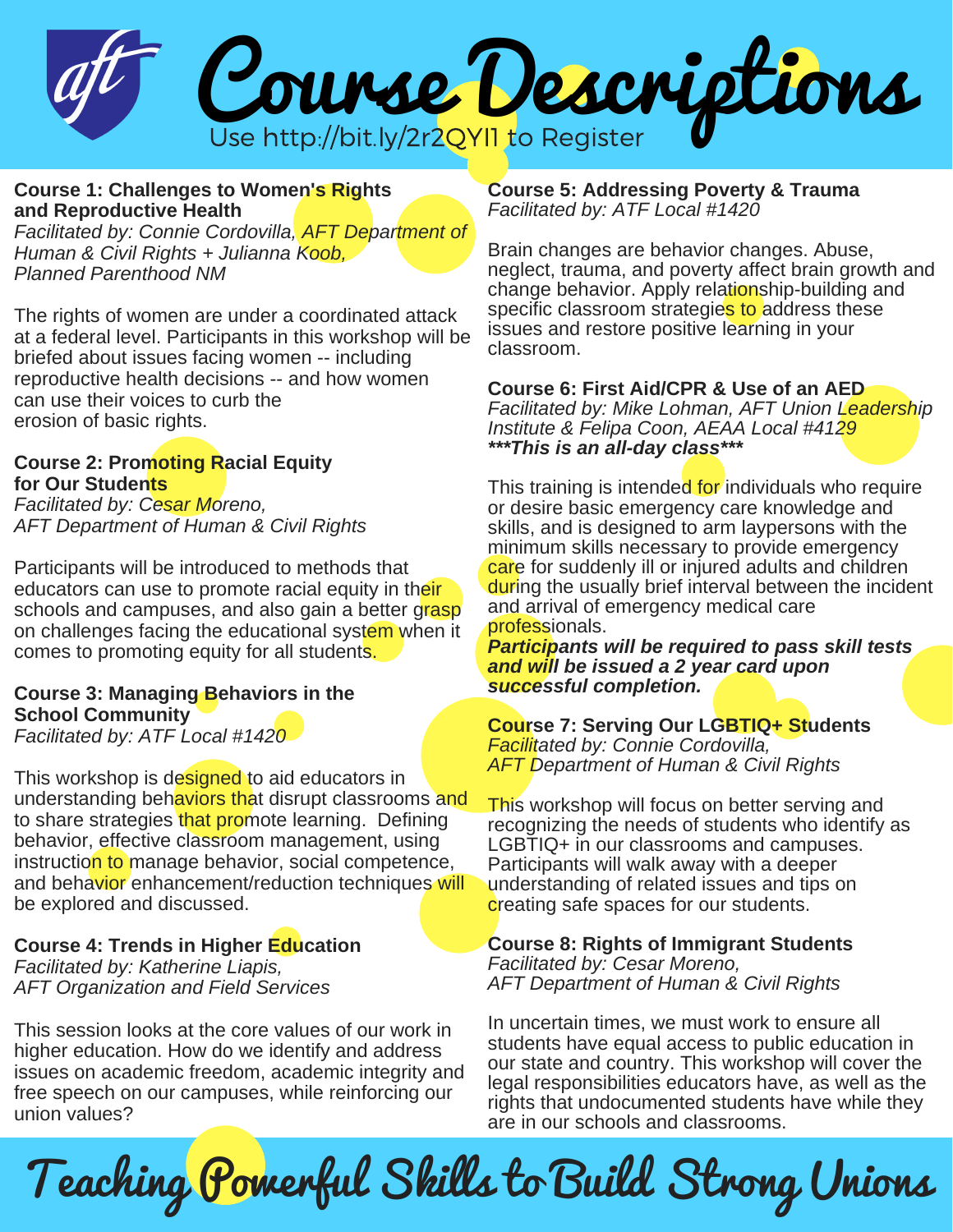

**Course 9: Work Shouldn't Hurt: The Strain and Sprain of Special Education** *Facilitated by: Mike Lohman, AFT*

*Union Leadership Institute*

Chronic, work-related pain and injury associated with ergonomic hazards are a fact of life for special education paraprofessionals and health aides. This workshop will discuss the typical pain and injuries our members experience and review methods for evaluating classrooms and equipment (lifts, diaper changing tables etc.) to help lessen those injuries.

## **Course 10: Local Races 101: School Board 2019**

*Facilitated by: John Dyrcz, AFT NM*

Join with other political activists and discover how recent changes to AFT NM's COPE structure can better prepare your local to endorse and win in 2019's upcoming school board elections.

## **Course 11: Using Your Voice in Workplace!**

*Facilitated by: Patrick Nolan & Debi Conrad, AFT NM*

This workshop will use real-life examples to illustrate *Paraprofessional School Related Personnel* what you can do to best advocate for yourself if an incident or acciden<mark>t happen</mark>s at your building/sch<mark>ool This co</mark>urse is perfect for educators that don't site. You will learn best practices to document evidence to protect yourself in these scenarios.

# **Course 12: Using Social Media: Best Practices for Engagement**

*Facilitated by: Ashley Long, AFT NM*

Have you ever wondered how you can use social media to increase engagement in your local and community? Learn best practices and tips to get the most out of your posts on Facebook, Twitter, and Instagram!

#### **Course 13: Work Shouldn't Hurt: OSHA Rights and Responsibilities** *Facilitated by: Mike Lohman,*

*AFT Union Leadership Institute*

New Mexico school employees have the same right to a safe and healthful workplace as all workers in the private sector enjoy. This discussion explores the important standards for school employees such as asbestos, hazard communication, and protection from blood-borne pathogens.

## **Course 14: Meeting the Needs of Our Native American Students**

*Facilitated by: Rep. Derrick Lente (D-65)*

Rep. Lente is a champion for prioritizing the needs of both urban and rural Native American students in NM public schools. Discussion will focus on obstacles facing Native American students and potential areas where we can better serve Native American students in our schools.

## **Course 15: Managing Behaviors Outside of the Classroom**

*Facilitated by: Tom Moran, AFT Department of*

necessarily work in a classroom -- transportation workers, cafeteria workers, secretaries, custodial, security, maintenance, and others often encounter behavior issues. Learn best practices and tips to handle these tough situations.

## **Course 16: Introduction to National Board Certification**

*Facilitated by: Evelyn Sanchez, NBCT & NM Site Director*

Have you ever wondered what it means to be Nationally Board Certified? This workshop will provide an overview of the Certification process as well as the resources available to you as you begin to consider advancing your career through National Certification.

Teaching Powerful Skills to Build Strong Unions